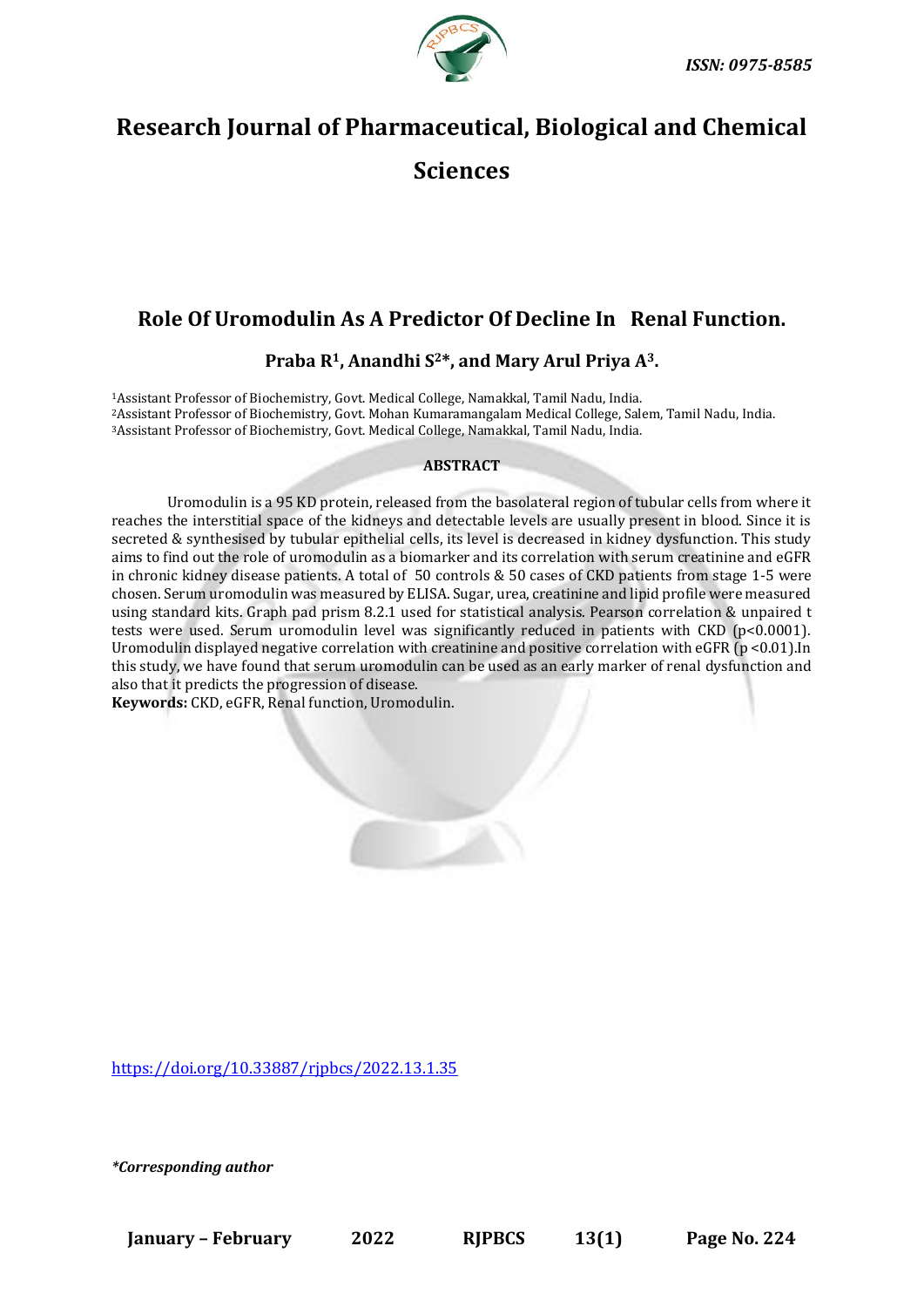

#### **INTRODUCTION**

Chronic kidney disease (CKD) is one of the major public health burdens globally and is also one of the leading causes of fatal cardiovascular diseases. Chronic kidney disease may remain asymptomatic till late stage and can progress to End Stage Renal Disease (ESRD) over time.

Chronic kidney disease (CKD) is defined as kidney damage or  $GFR < 60$  ml/min/1.73 m<sup>2</sup> for at least three months irrespective of the cause. Kidney damage is defined by pathologic abnormalities or markers of damage, including abnormalities in blood or urine tests or imaging studies. Diabetes and Hypertension are the most common causes of the CKD in India[1].

 Based on estimated GFR (eGFR), CKD has been categorized into five stages (CKD 1 -5).If GFR >90 ml/min/1.73 m<sup>2</sup> - stage 1, GFR 60-89 ml/min/1.73 m2- stage 2, GFR 45–59 ml/min/1.73 m2-Stage 3 A , GFR 30–44 ml/min/1.73 m<sup>2</sup> -Stage 3 B, GFR 16-29 ml/min/1.73 m<sup>2</sup> - stage 4,GFR < 15 ml/min/1.73 m<sup>2</sup> - Stage 5. Serum creatinine (sCr) serves as an important tool in assessing renal function by estimated GFR. But creatinine concentration may be within the reference range in spite of the GFR being reduced. Creatinine concentration is thus a relatively insensitive index of mild renal functional impairment.

 This may lead to delay in diagnosing the disease and so delay in treatment. Therefore, it is necessary to detect the disease at the earliest [2-4].

 Various biomarkers are increasingly considered as useful tools for the diagnosis, classification, and prognosis of kidney diseases. Uromodulin levels in serum might be a useful biomarker for renal tubular function.

Uromodulin is a 95 KD protein. It is synthesised by the thick ascending limb and the distal tubule cells of kidney. It is an abundant protein excreted in urine of healthy individuals. Uromodulin is released from the basolateral region of tubular cells , from where it reaches the interstitial space of the kidneys and detectable levels are usually present in blood[5].

Uromodulin gene (UMOD) was confirmed as one of the most important loci associated with endstage renal failure. Serum uromodulin concentration is found to be gradually decreased with decline in kidney function and in chronic kidney disease patients [6].

 Many previous studies suggested that impairment in tubular function was associated with reduced kidney function and so decrease in serum uromodulin level could be used as an early biomarker. Uromodulin can differentiate between healthy persons and patients with all stages of CKD. One way to reduce the burden of chronic kidney disease would be early intervention [7] . Therefore, it is important to explore biomarkers that can diagnose the disease earlier.

Hence the present study is on measurement of serum uromodulin levels in healthy persons and patients with all stages of chronic kidney disease (CKD).

#### **Aims**

- To evaluate the use of serum uromodulin as a biomarker in chronic kidney disease patients.
- To assess the role of uromodulin as a predictor of renal function in chronic kidney disease.

#### **Objectives**

- Estimation of eGFR in chronic kidney disease patients of the study population.
- To correlate serum uromodulin with serum creatinine.
- To correlate serum uromodulin with eGFR.

#### **MATERIALS AND METHODS**

A case control study was conducted during December 2017 – May 2018 at Government Mohan Kumaramangalam Medical College Hospital, Salem. Informed consent was obtained from all patients. All procedures concerning patients were permitted by the Institutional Ethical Committee. The study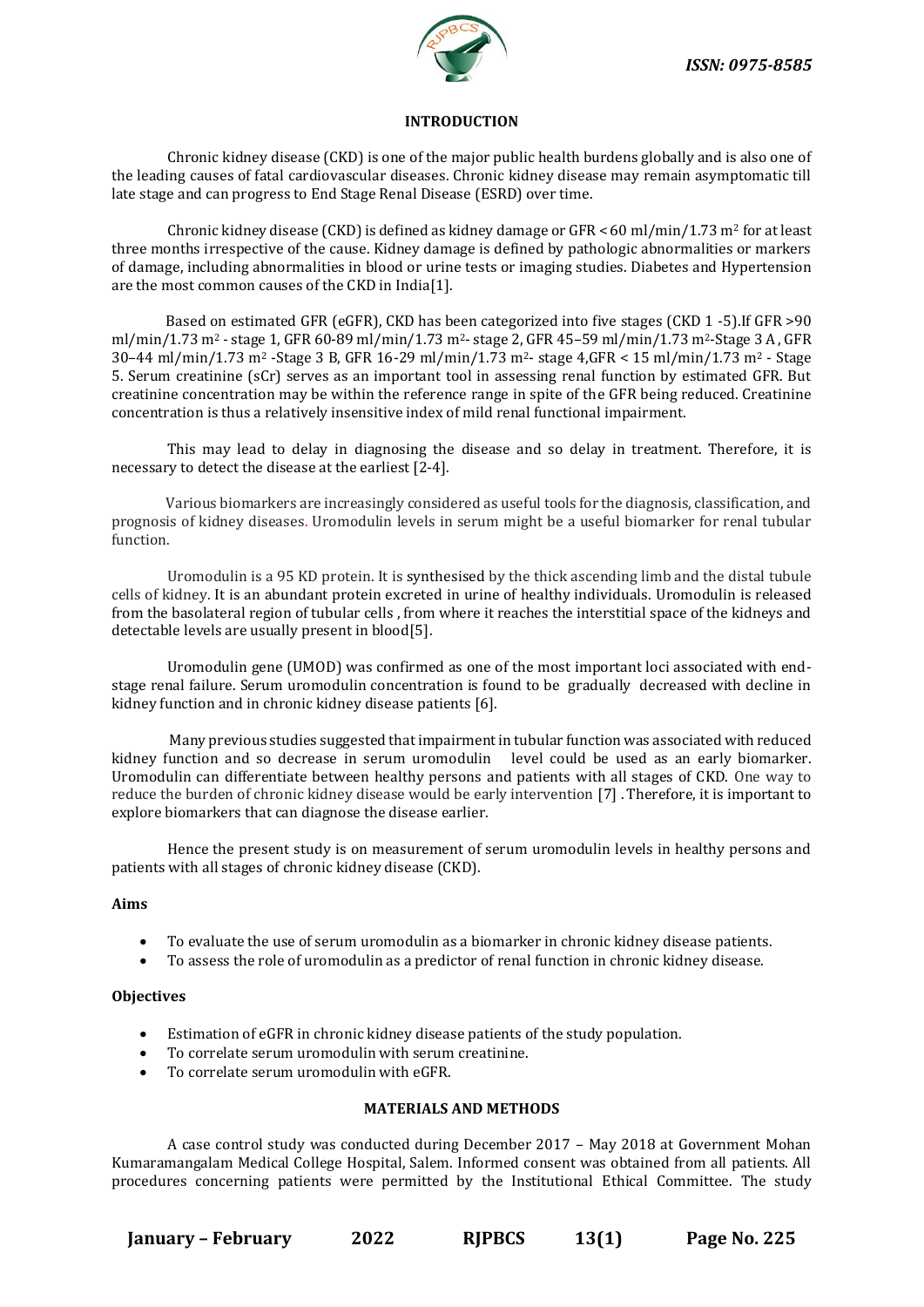

consisted of 50 healthy people taken as controls. Controls (N=50 ) were healthy individuals with no other organic disease based on their clinical history and routine investigations with normal renal profile and eGFR >90 ml/min/1.73m2.50 patients of stages 1 -5 of CKD treated in the Nephrology outpatient clinic at department of Nephrology, Government Mohan Kumaramangalam Medical college & Hospitals were taken as cases.

The cases were divided into 5 CKD stages as per National Kidney Foundation – Kidney Disease Outcome Quality Initiative (KDOQI) based on the estimated GFR (eGFR).The eGFR was calculated using CKD EPI formula.

#### **CKD**

- Stage-1 Patients with eGFR  $> 90$  ml/min/1.73 m<sup>2</sup> Stage-2 Patients with eGFR 60-89 ml/min/1.73 m<sup>2</sup> Stage-3 Patients with eGFR 45-59 ml/min/1.73 m<sup>2</sup> Stage-4 Patients with eGFR 15–45 ml/min/1.73 m<sup>2</sup> Stage-5 Patients with eGFR < 15 ml/min/1.73 m<sup>2</sup>
	- Inclusion criteria were Patient with Age 18 -60 years & chronic kidney disease stages 1-5.

Exclusion criteria were Pregnancy and lactating women, Those with Immunosuppressive drugs, Systemic autoimmune disease, Cancer, After renal transplantation/dialysis.

All study participants were explained about the study protocol.

#### **Sample Collection**

For the study, 5ml of venous blood sample was collected from all the study participants and the following investigations were performed. Sugar, urea, creatinine, lipid profile, calcium, total protein and albumin were performed on the same day of blood collection in auto analyser. The measurement of serum uromodulin was performed by ELISA using Elabscience commercial reagent kits.

#### **Methods**

 Sugar was estimated by GOD POD method, urea was estimated by GLDH -urease method, creatinine by Jaffes Method, total cholesterol by CHOD-PAP method, triglycerides by Glycerol 3 Phosphate oxidase method, HDL by Phosphotungstic Acid method, calcium by Arsenazo method, total protein by Biuret method, albumin by Bromocresol green method. Uromodulin ELISA assay was Sandwich-ELISA principle, with a biotin labelled antibody, a calibration range of 0 to 100ng/ml and a detection limit of 1.56- 100 ng/ml .

#### **Statistics**

Statistical analysis was done by using Graph Pad Prism 8.2.1. and the p value less than 0.05 was considered statistically significant . Continuous data has been expressed as Mean and Standard Deviation. Unpaired t test was used to compare the mean value of biochemical parameters between controls and cases. Pearson Correlation was used for finding the correlation of uromodulin with biochemical parameters like creatinine, eGFR, total Protein, albumin and calcium.

The receiver operating characteristic (ROC) curve analysis was used to assess the diagnostic accuracy of serum uromodulin levels to differentiate between healthy persons and CKD patients for determining CKD stages.

#### **RESULTS**

Uromodulin, Sugar, Urea, Creatinine, Total Protein, Albumin, Lipid profile, Calcium levels in serum were estimated in controls and cases. eGFR values were calculated using CKD EPI formula. Sex distribution among cases and controls were shown in Table 1, Fig1.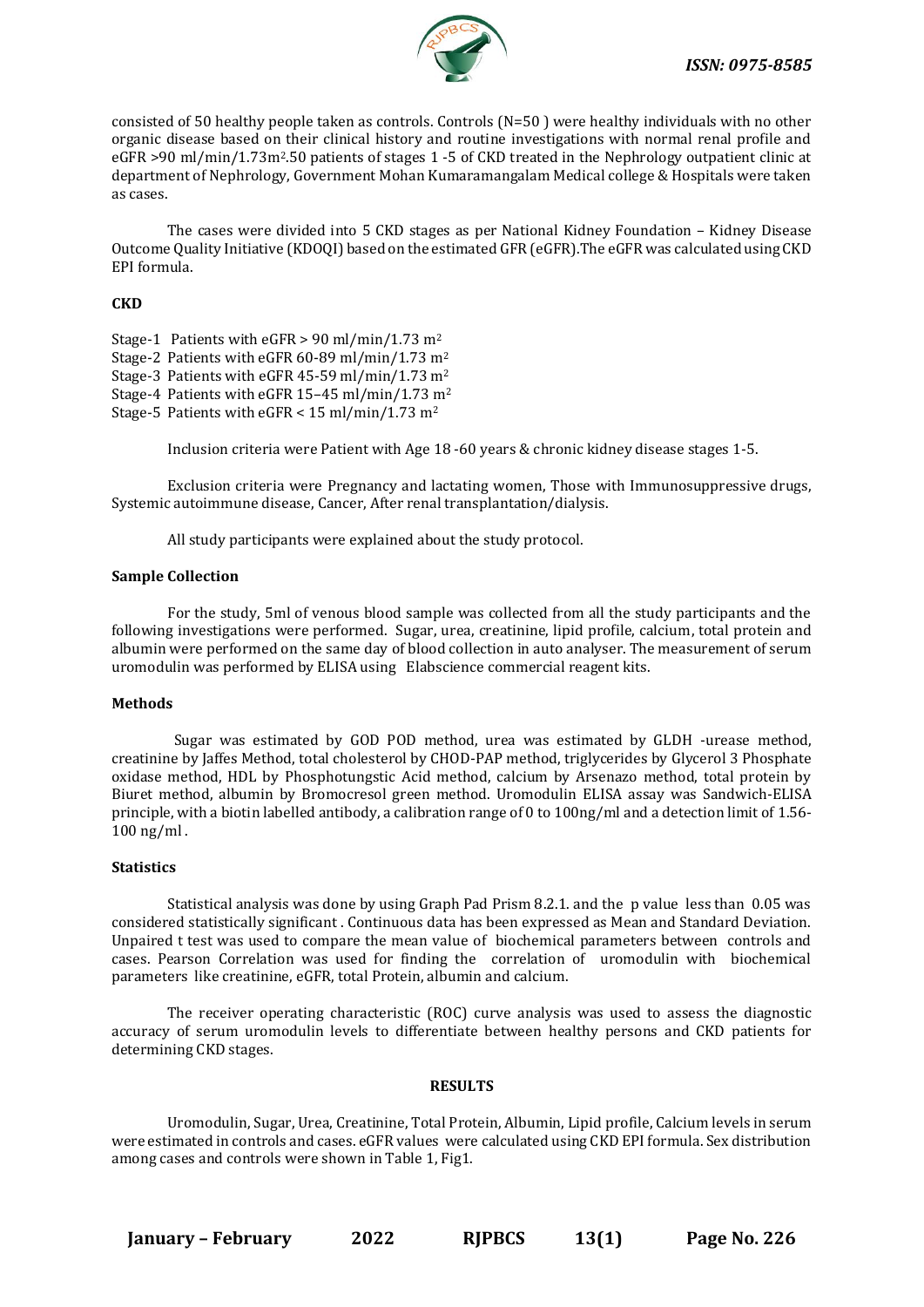Table 2,Fig2, shows the comparison between serum uromodulin levels in controls and cases, uromodulin level was significantly reduced in patients with CKD in comparison with controls (*P*<0.0001).

As per Table 3, Fig3 , on comparing serum creatinine level between controls and cases, there was statistically significant elevation of creatinine level in cases compared to controls (p=0.0001 <0.05).

Lipid profile data is shown in Table & Fig 4-6. When the Total Cholesterol level between controls and cases were compared, the difference was not statistically significant ( $p= 0.548 > 0.05$ ) and there was a statistically significant elevation of Triglyceride level in cases when compared to controls (p=0.0001  $\leq$ 0.05) and statistically significant decrease in HDL levels in cases compared to controls (  $p=$  0.0001  $< 0.05$ ).

As per the Table &Fig 7 -9, Total Protein , Albumin and Calcium levels were compared between controls and cases. Showed statistically significant decrease in Total Protein, Albumin and Calcium levels in cases compared to controls ( $p= 0.0001$  < 0.05).

Bivariate correlation analysis between serum uromodulin and eGFR is Shown in Figure 11 and found positive correlation between serum uromodulin and eGFR (r = 0.962 , *P*<0.01) , which indicates the concentration of serum uromodulin was closely related with eGFR.

Also correlation of serum uromodulin with total protein, albumin, calcium was determined by Pearson Correlation Analysis. All stages of CKD The correlation between creatinine and serum uromodulin was shown in Figure 10, the scatter plot suggests an inverse relationship, indicating decrease in serum uromodulin level with impaired kidney function.

Patients showed a positive correlation between uromodulin and total protein, albumin,calcium  $(p < 0.01)$ .ROC curve for serum uromodulin shown in Fig 13. It shows 98 % sensitivity, 99 % specificity  $(P < 0.01)$ 0.0001).



**Figure 1: Sex Distribution In Controls And Cases**

#### **Figure 2: Serum Uromodulin In Controls And Cases**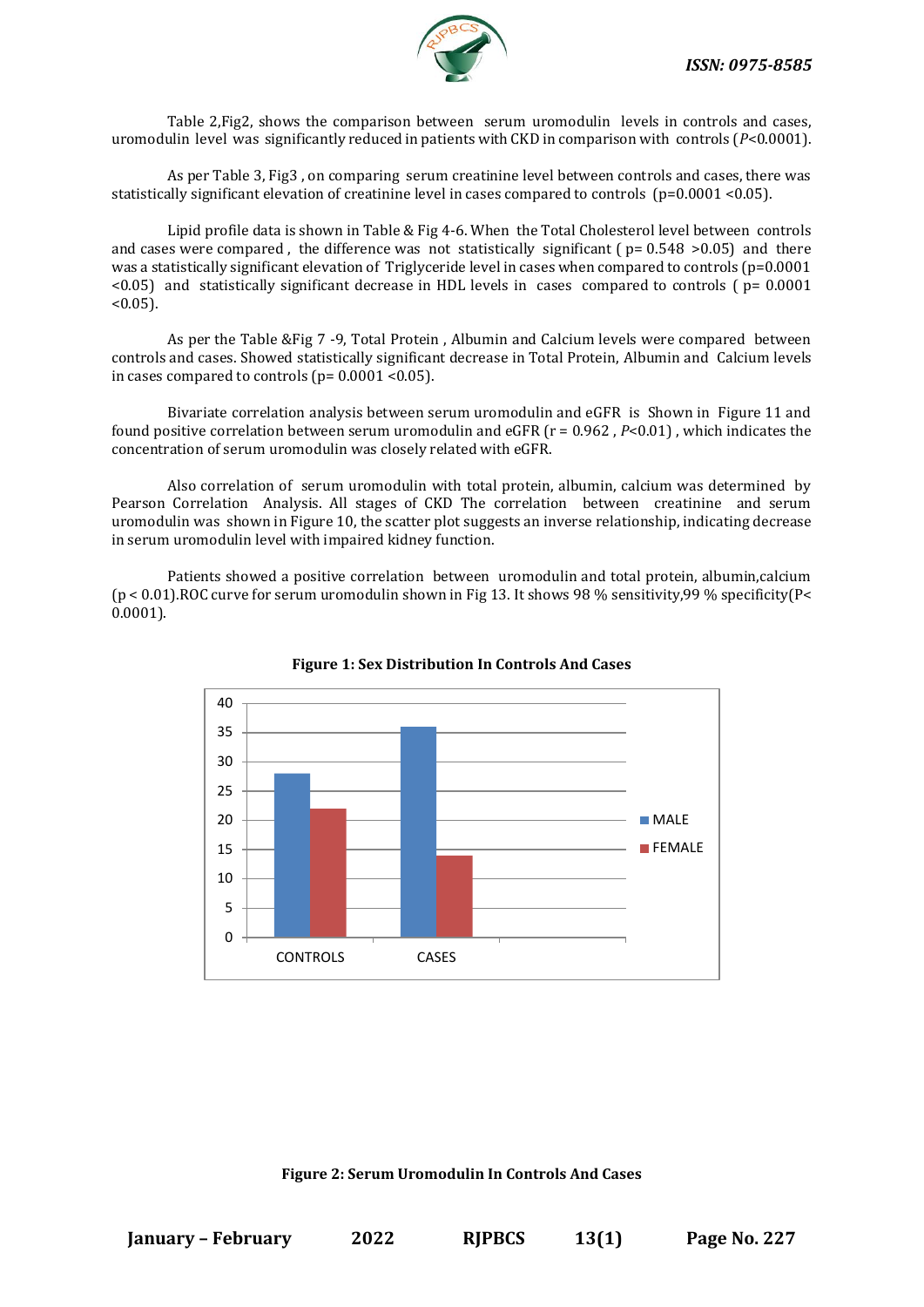



**Figure 3: Creatinine In Controls And Cases**



**Figure 4: Total Cholesterol In Controls And Cases**



**Figure 5: Triglyceride In Controls And Cases**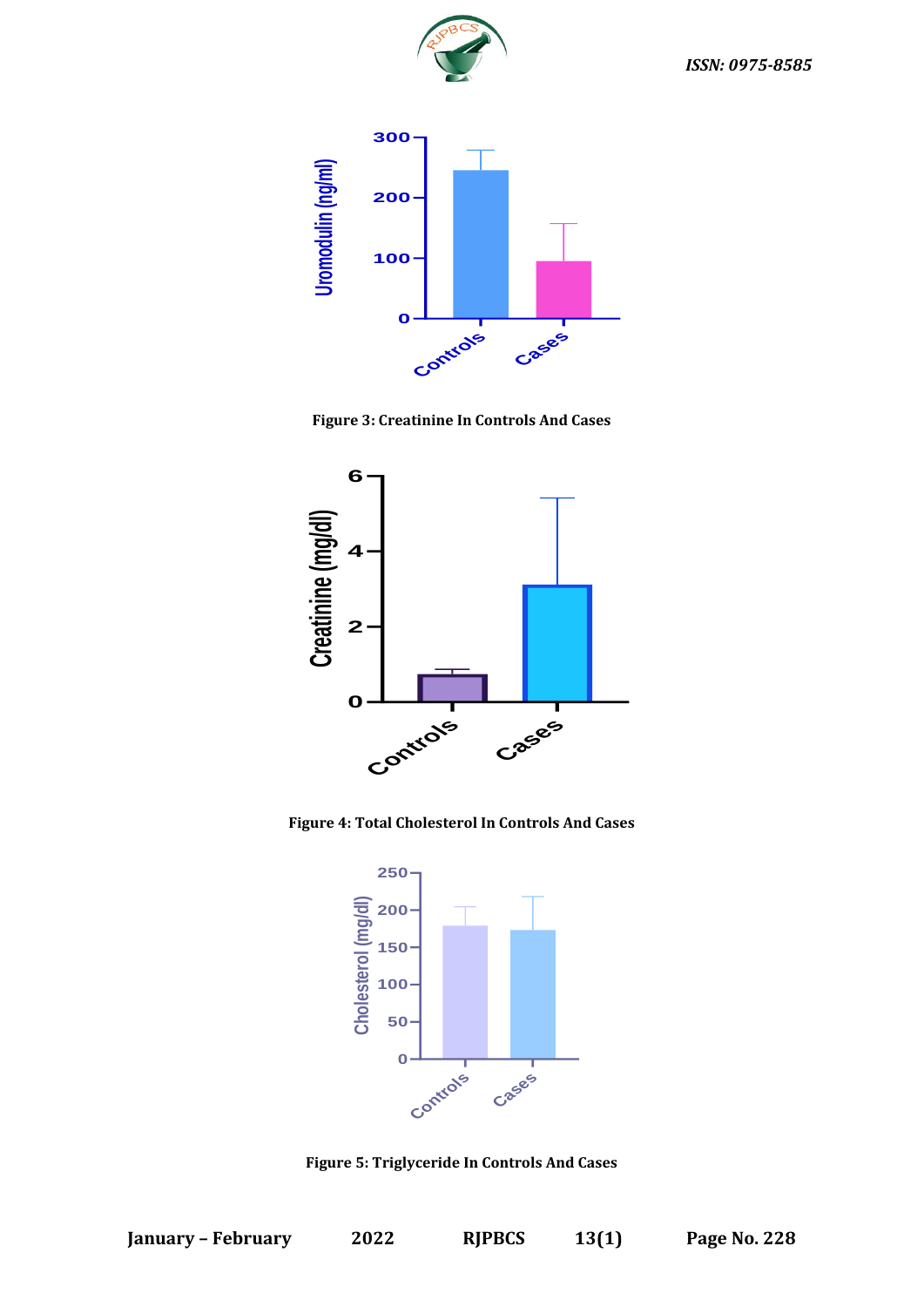



**Figure 6: HDL In Controls And Cases**



**Figure 7: Total Protein In Controls And Cases**



**Figure 8: Serum Albumin In Controls And Cases**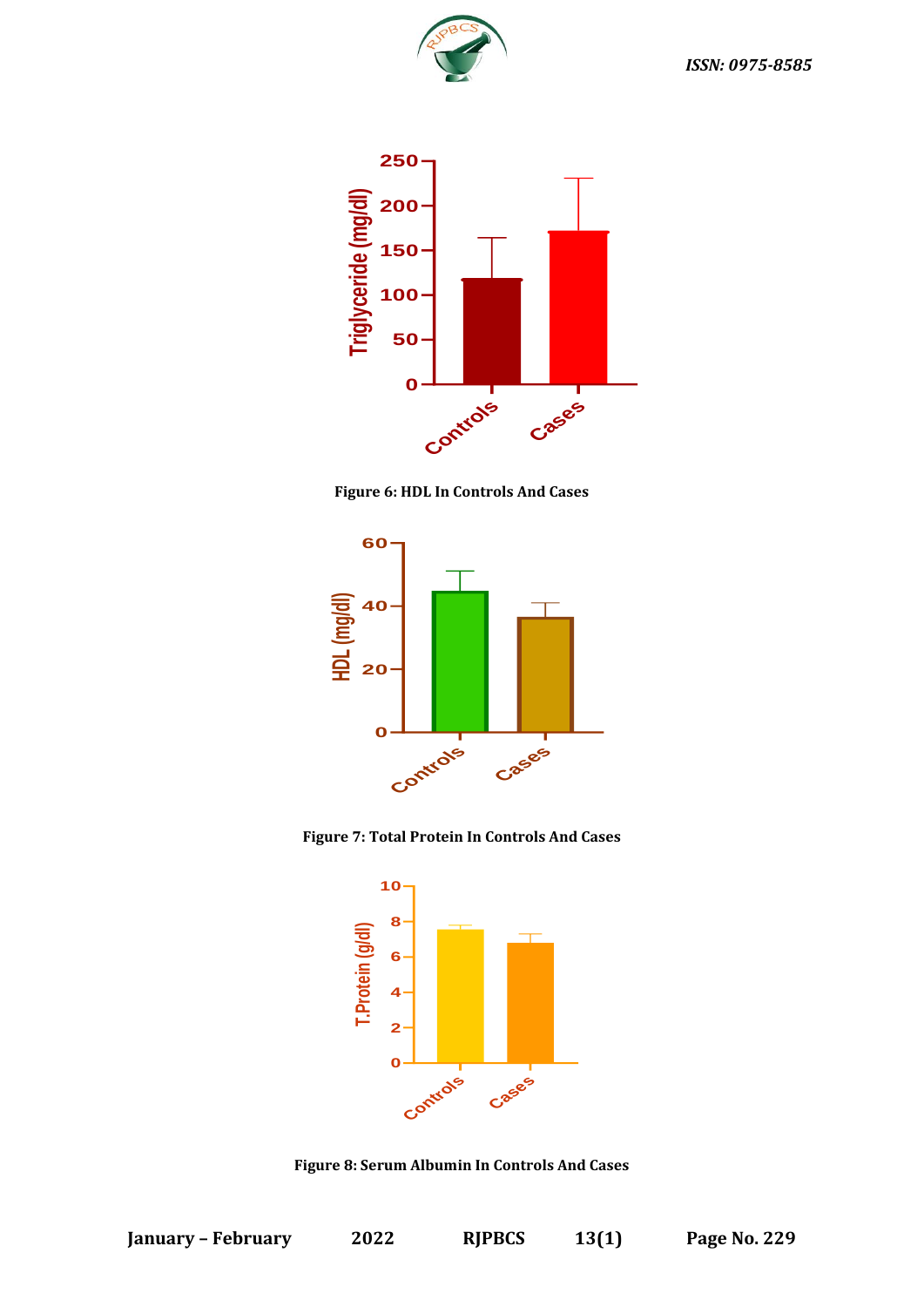







**Figure 10: Correlation of Creatinine with Uromodulin**

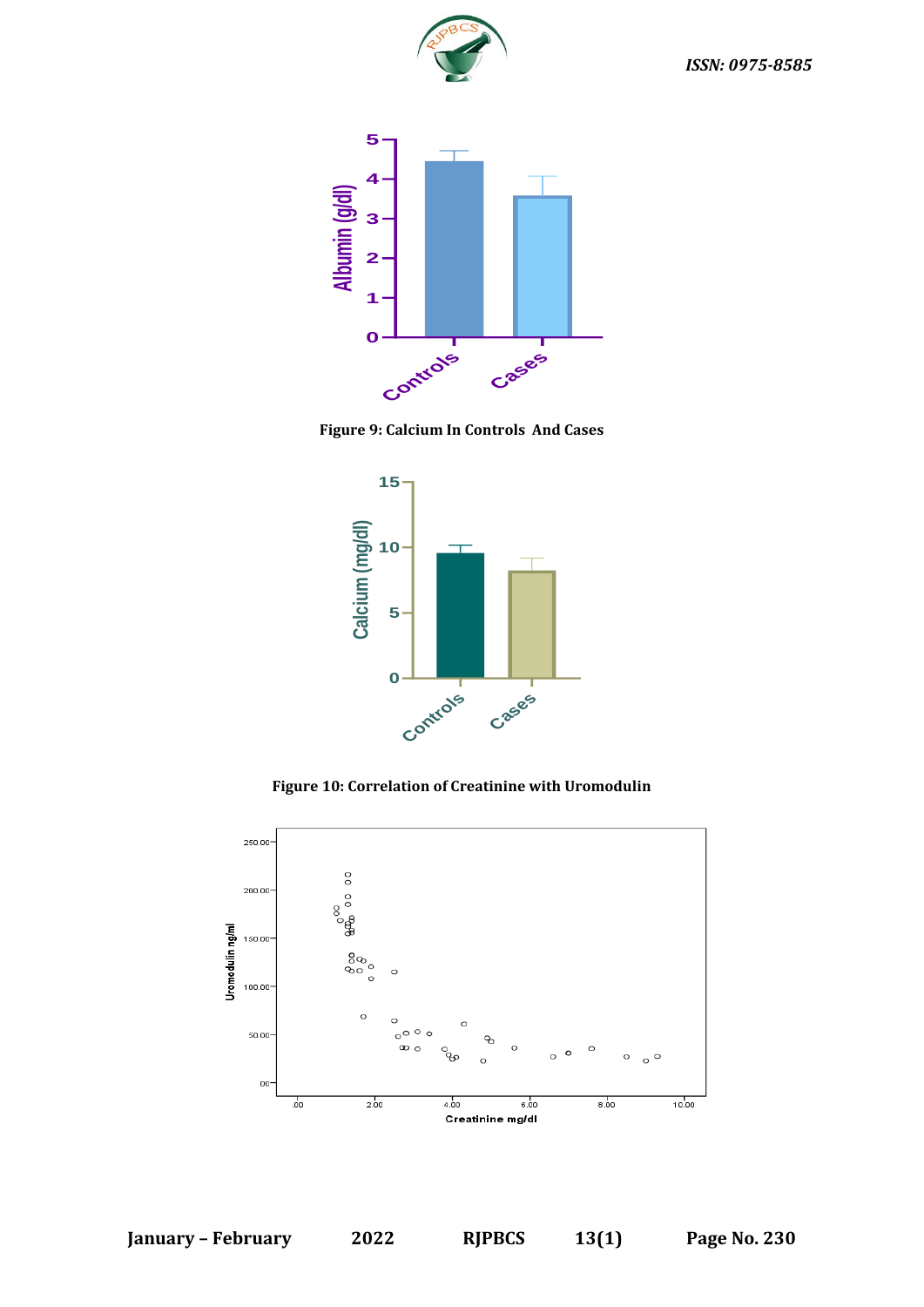



#### **Figure 11: Correlation of eGFR with Uromodulin**

**Figure 12: Box whisker plot showing uromodulin levels in controls & cases**



# **Figure 13: ROC curve for Uromodulin**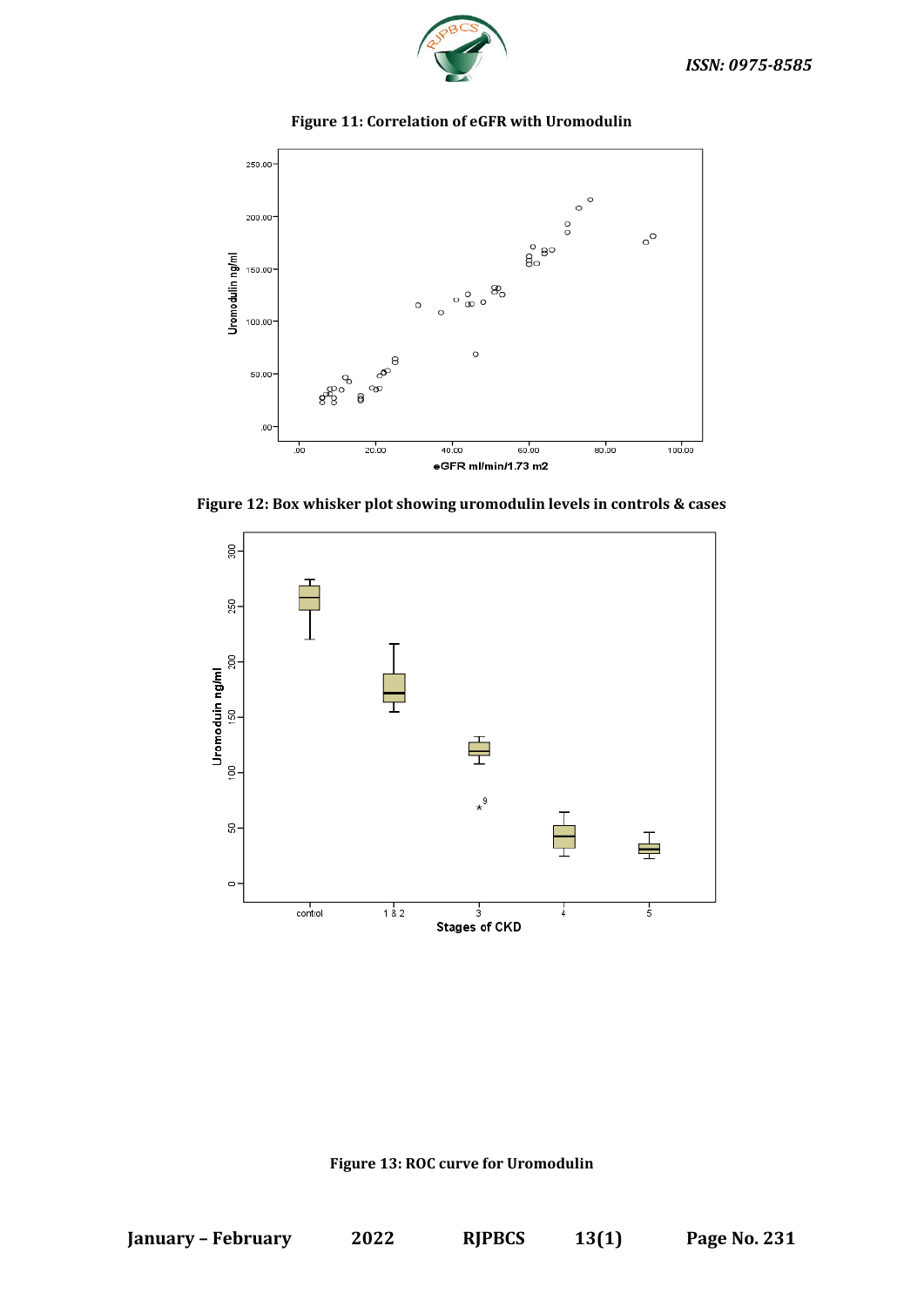



**Table 1: Sex Distribution In Controls And Cases**

|                 | <b>MALE</b> | <b>FEMALE</b>            |
|-----------------|-------------|--------------------------|
| <b>CONTROLS</b> | 28          |                          |
| <b>CASES</b>    | 36          | $\boldsymbol{\varDelta}$ |

# **Table 2: Comparison Of Serum Uromodulin Level In Controls And Cases**

| UROMODULIN ng/ml | <b>MEAN</b> | SD    | <b>STATISTICAL INFERENCE</b> |
|------------------|-------------|-------|------------------------------|
| CONTROLS (n=50)  | 245.6       | 33.52 | $p = 0.0001$                 |
| CASES (n=50)     | 95.35       | 61.98 | (< 0.05 significant)         |

#### **Table 3: Comparison Of Creatinine Level In Controls And Cases**

| CREATININE mg/dl  | <b>MEAN</b> | SD   | <b>STATISTICAL</b><br><b>INFERENCE</b> |
|-------------------|-------------|------|----------------------------------------|
| CONTROLS $(n=50)$ | 0.74        | 0.12 | $p=0.0001$                             |
| CASES $(n=50)$    | 3.12        | 2.30 | $(-0.05$ significant)                  |

# **Table 4 : Comparison Of Total Cholesterol Between Controls And Cases**

| T.CHOLESTEROL mg/dl | <b>MEAN</b> | <b>SD</b> | <b>STATISTICAL INFERENCE</b> |
|---------------------|-------------|-----------|------------------------------|
| CONTROLS $(n=50)$   | 179.16      | 20.12     | $p = 0.548$                  |
| CASES $(n=50)$      | 173.3       | 45.05     | (not significant)            |

# **Table 5: Statistical Analysis Of Triglycerides In Controls And Cases**

| TRIGLYCERIDE (mg/dl) | MEAN   | SD    | <b>STATISTICAL INFERENCE</b> |
|----------------------|--------|-------|------------------------------|
| CONTROLS $(n=50)$    | 118.9  | 45.2  | $p = 0.0001$                 |
| CASES $(n=50)$       | 172.42 | 58.59 | (<0.05significant`           |

#### **Table 6: Comparison Of HDL In Controls And Cases**

| $HDL$ mg/dl       | <b>MEAN</b> | SD  | <b>STATISTICAL INFERENCE</b> |  |
|-------------------|-------------|-----|------------------------------|--|
| CONTROLS $(n=50)$ | 44.80       | 6.3 | $p=0.0001$                   |  |
| CASES $(n=50)$    | 36.60       | 4.4 | $\left($ <0.05 significant)  |  |
|                   |             |     |                              |  |

**Table 7: Comparison Of Total Protein In Controls And Cases**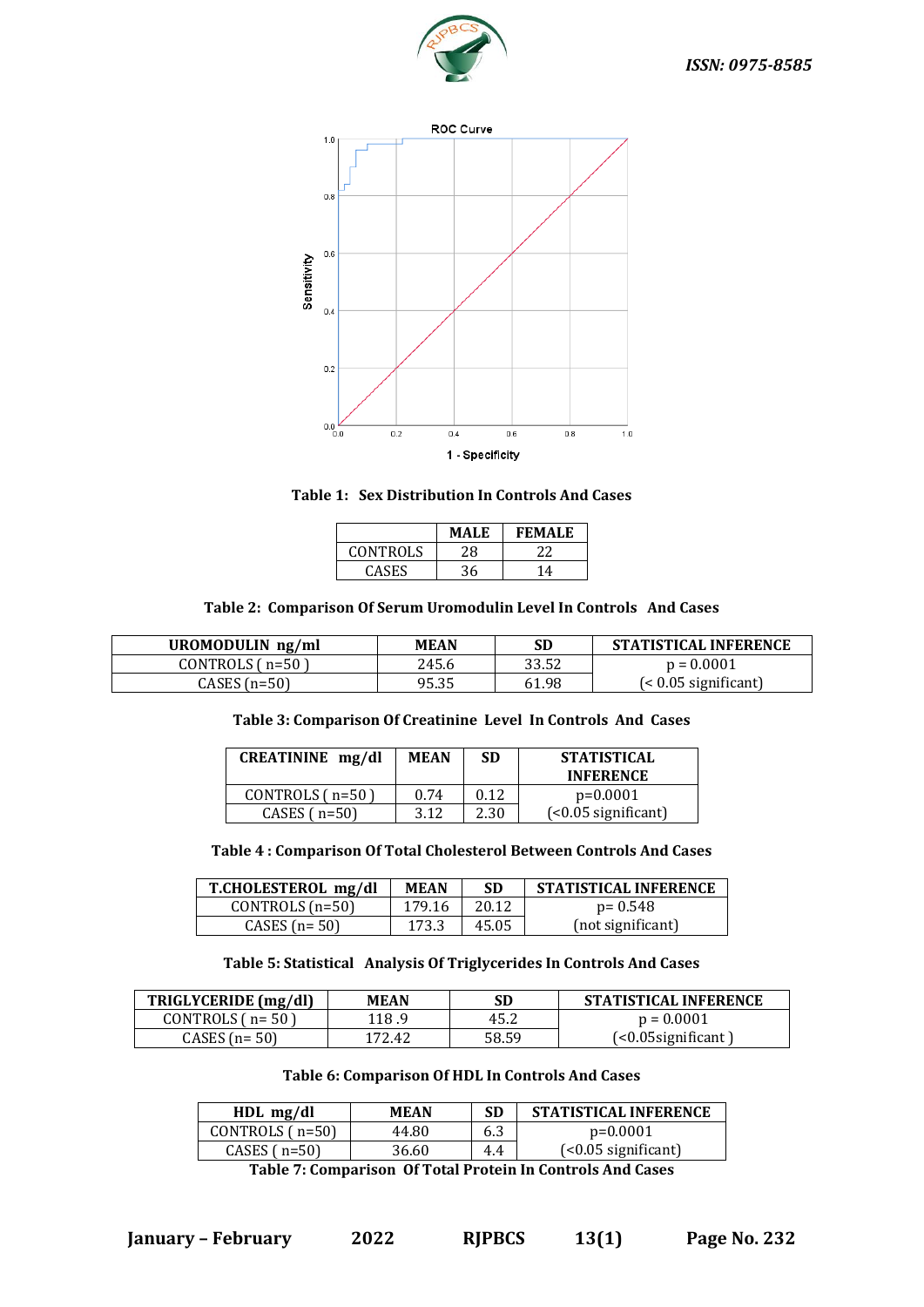

| TOTAL PROTEIN g/dl | <b>MEAN</b> |      | <b>STATISTICAL INFERENCE</b> |
|--------------------|-------------|------|------------------------------|
| CONTROLS $(n=50)$  | 7.56        | 0.23 | $p = 0.0001$                 |
| CASES $(n=50)$     | 6.79        | 0.50 | $($ $0.05$ significant $)$   |

# **Table 8 : Comparison Of Serum Albumin In Controls And Cases**

| SERUM ALBUMIN g/dl | <b>MEAN</b> | SD   | <b>STATISTICAL INFERENCE</b> |
|--------------------|-------------|------|------------------------------|
| CONTROLS $(n=50)$  | 4.45        | 0.26 | $p=0.0001$                   |
| CASES (n=50)       | 3.58        | 0.49 | $\left($ <0.05 significant)  |

# **Table 9: Comparison Of Calcium In Controls And Cases**

| CALCIUM mg/dl       | <b>MEAN</b> | SD   | <b>STATISTICAL INFERENCE</b> |
|---------------------|-------------|------|------------------------------|
| $CONTROLS$ $(n=50)$ | 9.59        | 0.58 | $p=0.0001$                   |
| CASES (n=50)        |             | 0.92 | $(0.05 significant)$         |

# **Table 10: Pearson Correlation Between Uromodulin And Creatinine In Study Group**

|                                                              |                     | Uromodulin   Creatinine |          |
|--------------------------------------------------------------|---------------------|-------------------------|----------|
|                                                              | Pearson Correlation |                         | $-764**$ |
| Uromodulin                                                   | Sig. (2-tailed)     |                         | .000     |
|                                                              |                     | 50                      | 50       |
|                                                              | Pearson Correlation | $-764**$                |          |
| Creatinine                                                   | Sig. (2-tailed)     | .000                    |          |
|                                                              |                     | 50                      | 50       |
| **. Correlation is significant at the 0.01 level (2-tailed). |                     |                         |          |

# **Table 11: Pearson Correlation Between Uromodulin And eGFR**

|                                                              |                     | Uromodulin | eGFR     |
|--------------------------------------------------------------|---------------------|------------|----------|
| Uromodulin                                                   | Pearson Correlation |            | $.962**$ |
|                                                              | Sig. (2-tailed)     |            | .000     |
|                                                              |                     | 50         | 50       |
|                                                              | Pearson Correlation | $.962**$   |          |
| eGFR                                                         | Sig. (2-tailed)     | .000       |          |
|                                                              |                     | 50         | 50       |
| **. Correlation is significant at the 0.01 level (2-tailed). |                     |            |          |

#### **Table 12: Pearson Correlation Between Uromodulin And Protein**

|            |                                                              | Uromodulin | T.Protein |
|------------|--------------------------------------------------------------|------------|-----------|
|            | Pearson Correlation                                          |            | $.815**$  |
| Uromodulin | Sig. (2-tailed)                                              |            | .000      |
|            |                                                              | 50         | 50        |
|            | Pearson Correlation                                          | $.815**$   |           |
| T.Protein  | Sig. (2-tailed)                                              | .000       |           |
|            |                                                              | 50         | 50        |
|            | **. Correlation is significant at the 0.01 level (2-tailed). |            |           |

# **Table 13 : Pearson Correlation Between Uromodulin And Albumin**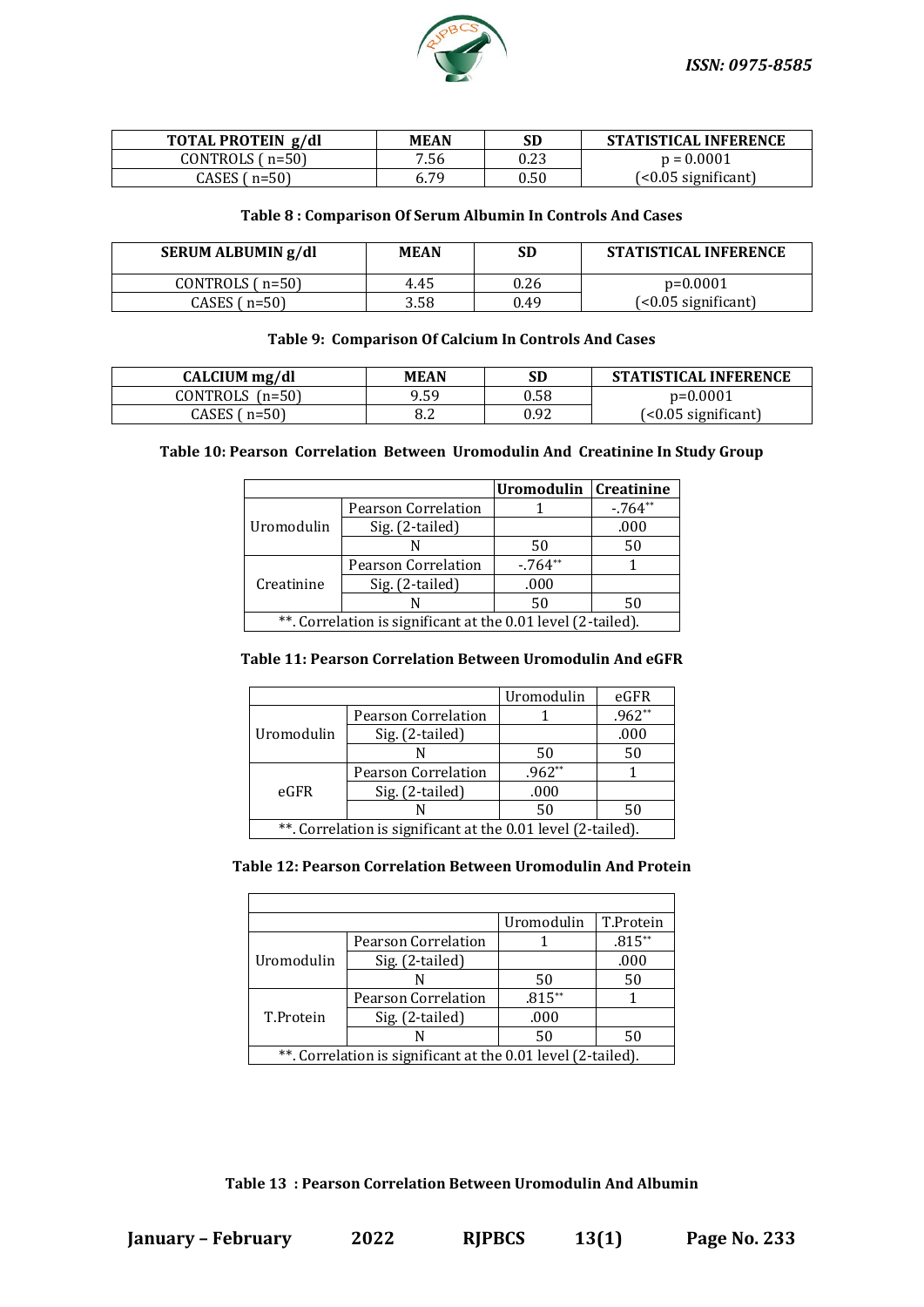

|                                                              |                                        | Uromodulin | Albumin  |  |
|--------------------------------------------------------------|----------------------------------------|------------|----------|--|
| Uromodulin                                                   | <b>Pearson Correlation</b>             |            | $.907**$ |  |
|                                                              | Sig. (2-tailed)                        |            | .000     |  |
|                                                              |                                        | 50         | 50       |  |
| Albumin                                                      | $.907**$<br><b>Pearson Correlation</b> |            |          |  |
|                                                              | Sig. (2-tailed)                        | .000       |          |  |
|                                                              |                                        | 50         | 50       |  |
| **. Correlation is significant at the 0.01 level (2-tailed). |                                        |            |          |  |

**Table 14 : Pearson Correlation Between Uromodulin And Calcium**

|                                                              |                            | Uromodulin | Calcium  |  |  |
|--------------------------------------------------------------|----------------------------|------------|----------|--|--|
| Uromodulin                                                   | <b>Pearson Correlation</b> |            | $.882**$ |  |  |
|                                                              | Sig. (2-tailed)            |            | .000     |  |  |
|                                                              |                            | 50         | 50       |  |  |
| Calcium                                                      | <b>Pearson Correlation</b> | .882**     |          |  |  |
|                                                              | Sig. (2-tailed)            | .000       |          |  |  |
|                                                              | N                          | 50         | 50       |  |  |
| **. Correlation is significant at the 0.01 level (2-tailed). |                            |            |          |  |  |

|  |  | Table 15: Bivariate Correlation Within CKD Group Pearson Correlation |  |
|--|--|----------------------------------------------------------------------|--|
|  |  |                                                                      |  |

| Serum Uromodulin |  |  |
|------------------|--|--|
|                  |  |  |
| $-0.764^{\circ}$ |  |  |
| $0.815^{*}$      |  |  |
|                  |  |  |
|                  |  |  |
|                  |  |  |

#### **DISCUSSION**

Chronic Kidney Disease has become a significant public health problem and the increasing number of CKD patients in recent years is due to the higher incidence of non-communicable diseases, especially diabetes and hypertension. It remains asymptomatic till late stage and intervention become ineffective to reduce the progression of the disease[10] .Therefore, it is essential to explore new biomarkers that can help in early diagnosis as well as to predict the prognosis of CKD. In this study ,we have assessed serum uromodulin level in healthy people and patients with different stages of CKD.

Uromodulin is a glycoprotein exclusively synthesized in renal tubular epithelial cells. Most of this protein is released into urine, but significant basolateral release of uromodulin is secreted to the tubulo interstitium which is detected in the blood. Uromodulin is being studied as a marker for kidney function and is found to differentiate between patients without CKD and with CKD of all stages by simply assessing serum concentrations, at a reasonable level of sensitivity and specificity.

In our study, serum uromodulin level is decreased in patients with CKD. This result is supported by Dominic stebl et.al , in which they observed that serum uromodulin concentrations were significantly higher in individuals without CKD compared to patients with CKD of all stages[11].During abnormal kidney function/kidney damage, the decline in uromodulin concentration is caused by the reduction in function and/or reserve of the tubules since it is secreted by epithelial cells of tubules.

It has been found that tubulointerstitial injury is closely linked to progression of renal disease. Low serum uromodulin parallels a structural derangement of the TAL and may drop due to altered intracellular processing and reduced basolateral exocytosis ,which is proportional to the reduced quantity of intact TAL cells. Kidney damage is characterized by epithelial atrophy and tubular loss of both cortical and medullary segments and also parallel changes of the vascular microarchitecture. Interstitial vascular remodelling may influence the structural integrity of tubular cells, and change glomerular morphology and haemodynamics, which would link serum uromodulin levels with eGFR (CKD stages) [9].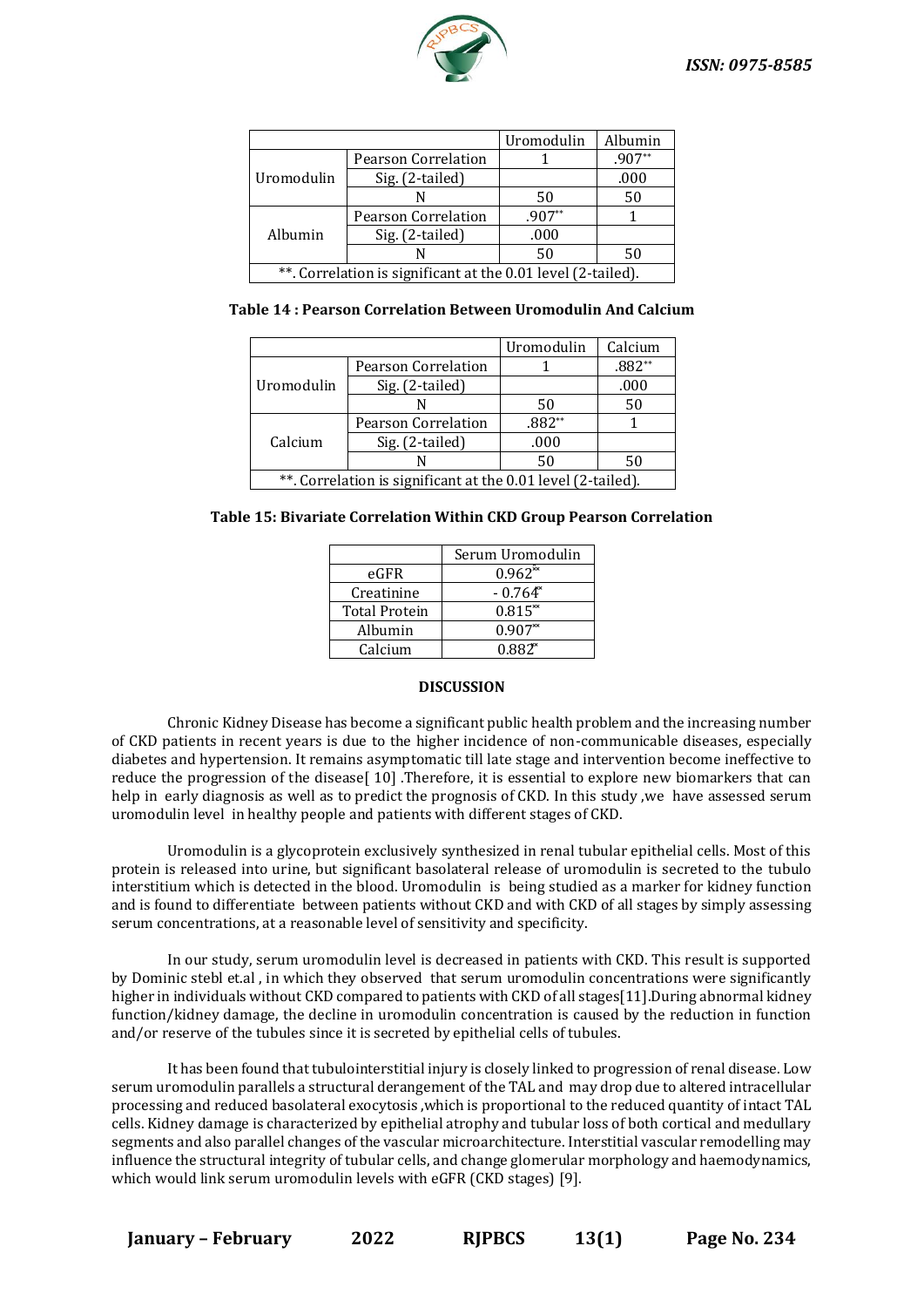

In our study, the decrease in serum uromodulin level with decreasing kidney function , which is correlated positively with eGFR and negatively with serum creatinine .

Our results are consistent with many studies. Risch et al [12] have also documented that serum uromodulin displayed lower concentrations with decreasing kidney function. Further in their study, serum Uromodulin showed inverse relationships with creatinine, a positive relationship with eGFR similar to that found in the present study.

Pracjczer et al. have also reported that eGFR correlated positively with serum uromodulin which is similar to that found in the present study. Chronic thick ascending limb (TAL) damage led to a reduction in the number of TAL cells and serum uromodulin concentrations, indicating uromodulin playing an active role in the development of CKD [6]. In another study, Leiherer et al. stated that lower levels of serum uromodulin were independently associated with the decline of kidney function[8].

In 2016, Steubl et al [7] published the results of a study in which they have demonstrated that plasma uromodulin levels were significantly lower in patients with CKD compared with those without kidney disease and gradually decreased with the progression of renal disease. They reported a strong negative correlation between plasma uromodulin levels and markers of renal retention (serum creatinine, cystatin C, and blood urea nitrogen) and a strong positive correlation between plasma uromodulin levels and eGFR, which correlates with our results.

Serum uromodulin concentration gradually decreased with impairment of kidney function .We performed ROC curve analysis ((fig 13) to differentiate between healthy persons and patients with CKD. In ROC, area under the curve (AUC) is 0.9872( 95 % CI 0.9724-1.000, p =  $\leq$  0.0001) at an optimal cut off of 175.8 ng/ml with 98 % sensitivity and 99% specificity. Hence uromodulin can be used as an early marker for CKD.

In our study, the lipid abnormalities are Hypertriglyceridemia and low HDL in CKD patients .Similar studies by VPandya.A.et al demonstrated that Hypertriglyceridemia and low HDL was the abnormality found in CKD patients who studied lipid profile in CKD patients, which correlates with our present study[13].

Hypertriglyceridemia in kidney disease due to both abnormal production and reduced catabolism of triglycerides, which is mediated by down regulation of lipoprotein lipase (LPL) and hepatic triglyceride lipase, which have the primary physiologic function of cleaving triglycerides into free fatty acids for energy production or storage and also an increase in the plasma apo C-III/apoC-II ratio, apo C- III is an inhibitor of LPL. Chylomicron remnants and IDL cholesterol accumulate because of the decrease in the catabolism of triglycerides.HDL cholesterol is considered as "good" cholesterol, because of reverse cholesterol transport processes. In patients with CKD, HDL cholesterol maturation is impeded due to LCAT deficiency (the enzyme important for the esterification of free cholesterol in HDL), so that Apo A-1 level decreases. Since ApoA-I is the primary protein constituents of HDL, its deficiency can, in part, contribute to the overall reduction of plasma HDL in CKD. Deficiency of Apo A-I in chronic renal failure is due to their diminished gene expression in the liver. ApoA-1 deficiency can impair the binding of HDL to ATP binding cassette transporter A-1 and this impaired step causes a dysfunction in free cholesterol efflux from macrophages to HDL cholesterol hence accumulation of free cholesterol in macrophages produces foamy cells in vessels and causes formation of atherosclerotic plaques [14].

Already established renal markers have limitations in detecting the kidney function in earlier CKD stages, particularly when half of the filtration capacity is lost. Our results indicate that higher serum uromodulin concentration is associated with better kidney function. A comparative analysis of serum uromodulin with eGFR shows, eGFR is positively correlated with uromodulin. Thus indicates lower serum uromodulin reflects a decline in kidney function and leads to CKD. All the above studies agrees that serum uromodulin is a helpful marker in diagnosis of CKD at an early stage .

#### **CONCLUSION**